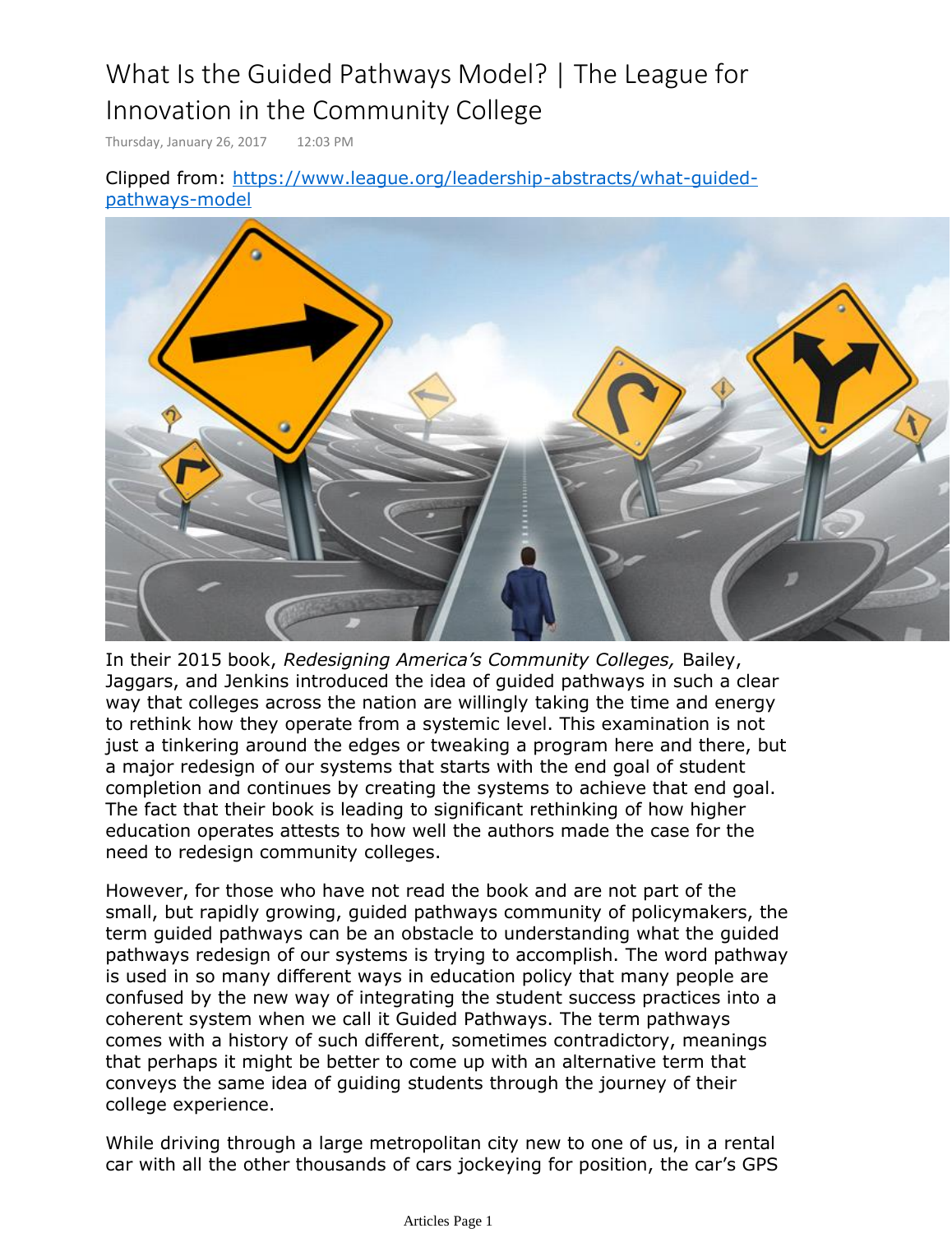navigation system was a godsend. It told me which exit to take or turn to make with plenty of warning, and even redirected me around traffic accidents or road repairs to keep me moving toward my destination. It also recalculated the route if I missed the turn without getting flustered. As I gave thanks for the hundredth time for making the right decision to pay the extra amount for the GPS unit, it struck me that the car's GPS is analogous to what we're trying to create with Guided Pathways and that everybody outside of the education policy community is familiar with the function of GPS routers. In the rest of this description of the Guided Pathways, we recast the components of Guided Pathways into a college GPS analogue, so that those outside the education policy community, including students, have a ready intuition of what we're trying to create.

The Pathways Model is an integrated, collegewide approach to student success that creates a college GPS for our students to navigate their way through their entire higher education experience to completion. Working with local high schools, a college orients the student to the starting location of their higher education journey and choosing the path that will move them toward a career of interest to them and of value in the labor market. After they begin on their chosen path, the college GPS guides them along the way, informing them of actions they need to take when necessary and guiding them back to the path of their chosen destination when inevitable life events or academic obstacles appear in their path. An added bonus of the college GPS system is that it empowers a wider range of students to explore higher education because it makes the journey less intimidating.

At the core of the college GPS are clear, educationally coherent program maps. The map database created by faculty and advisors contains easy-tounderstand steps for the routes through programs, along with the learning outcomes of programs that are aligned with identified requirements for success when transferring and entering the workforce. The college GPS triangulates the student's starting position on the map, provide the support necessary to get the student onto college-level pathways, and keep the student on the pathways to successful completion of the program.

### Guided Pathways Essential Practices

There are four fundamental features, or components, of the college GPS. In the Guided Pathways community, they are called the four pillars. Let's take a look at each of the fundamental features (pillars) using the college GPS mental model. The four features of a college GPS are described below along with the essential practices for each component.

#### Clarifying the Path

Any GPS system operates within the context of the geography of a region. For the college GPS, the geography is the faculty-created curriculum for the courses in programs. However, instead of building out from individual course outcomes, faculty begin with the end goal of their program's outcomes and create the shortest path of courses that students will take from their first day of attendance to their graduation. With the learning outcomes of the program in mind, faculty create learning outcomes for courses and links to successive courses in the program. This is the reverse direction of how many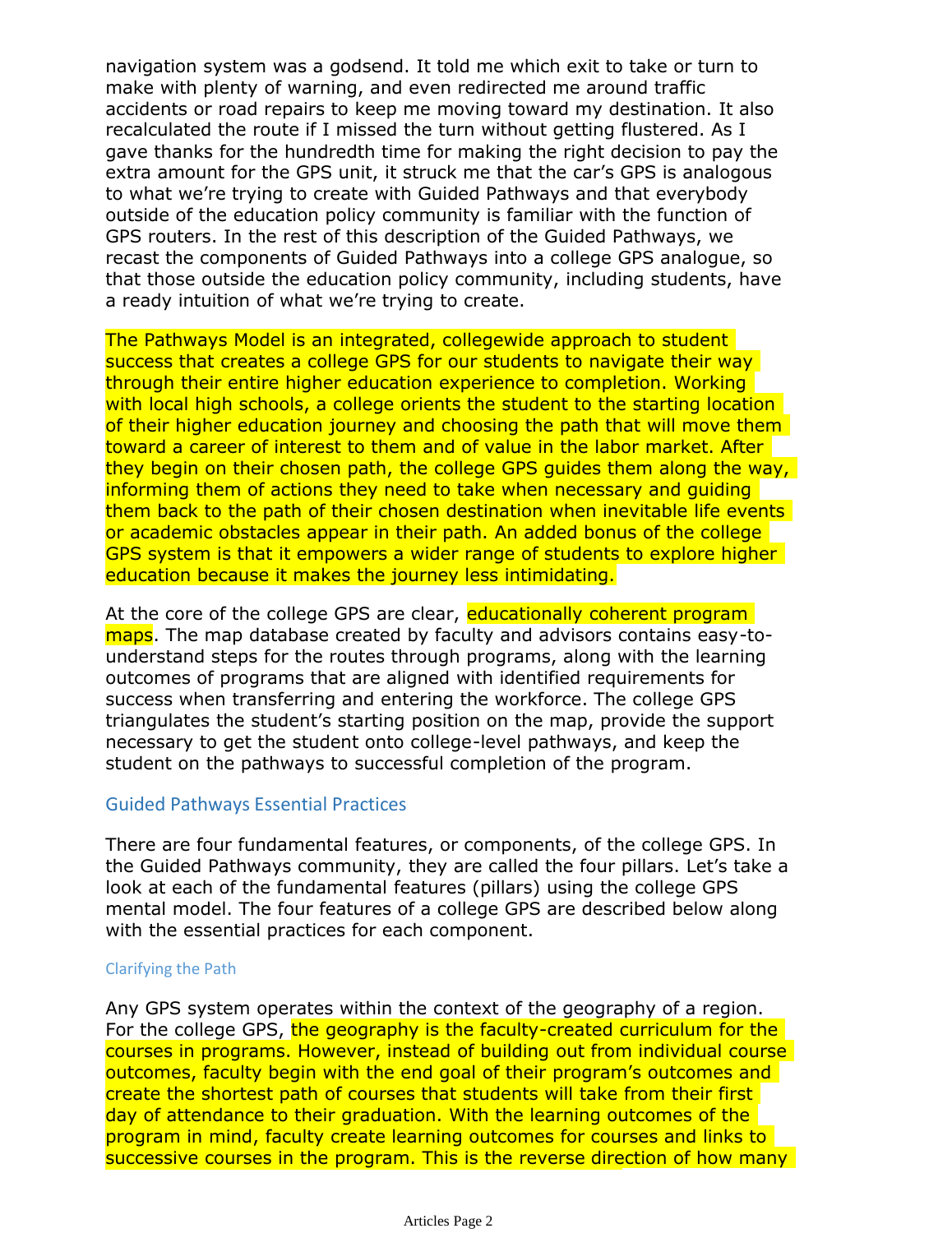(all?) of our programs were developed in higher education. All too often in the past, programs resulted when enough courses were cobbled together to create a package with enough units to call the package a program. Instead of linking a bunch of already existing courses (way stations), the college GPS requires that faculty start the design process with program outcomes (destination) in mind and, then, create or redesign the courses (way stations) to meet program outcomes. Discussions across traditional discipline boundaries are a key component of how well colleges clarify paths for students.

Program learning outcomes are developed to prepare students for employment and further education in fields of importance to the college's service area. Faculty at the community college and transfer institution(s) work together to create transfer pathways so that the associate degree learning outcomes and courses are optimized to transfer as many credits to university majors as possible. In California, this was the goal of the SB1440 legislation that established the associate degree for transfer. This transfer degree guarantees that an A.A. or A.S. degree within 60 units can be used at any California State University (CSU), at which another 60 units will result in a bachelor's degree. Students with a transfer degree enroll at a CSU with junior level status and are not required to take any lower division courses for their major.

In order to choose a particular major and path for either a certificate or transfer degree, students want easy access to what needed skills that certificate or degree will provide them for future employment. The college GPS not only shows the paths, but also has sufficiently detailed descriptions of the destinations so that students know what they have to pick up along the way to enjoy their time at the destination. Detailed information about employment and further education opportunities targeted by each program is posted on the college's website so that students have clear motivation to choose a particular program and stick with it. In order to make the journey less intimidating for students, the routes through programs are clearly mapped out so that students know which courses they should take and in what sequence. This is especially important for first-generation students (and their families). The college website should be designed to make it easy for students to see the course sequence and other key progress milestones from start to completion.

This clarity of the path and destination helps students understand why they have to take the set of general education courses offered by the college. Also, a clear path gives students the tools they need to choose which particular general education courses they need to take to reach their destination. Interdisciplinary faculty discussions are especially crucial to redesigning the general education package of courses to fit the end goals of the programs offered by the college. However, having a large number of possible destinations from which to choose can be an obstacle in itself.

In a city, there may be hundreds of possible routes to take from one location to another, but a car's GPS navigation system is designed to offer the driver only a few options. This is because offering hundreds of options would be overwhelming to the driver and lead to choice paralysis (Schwartz, 2014). In the college context, a plethora of programs (e.g., over 70 at Bakersfield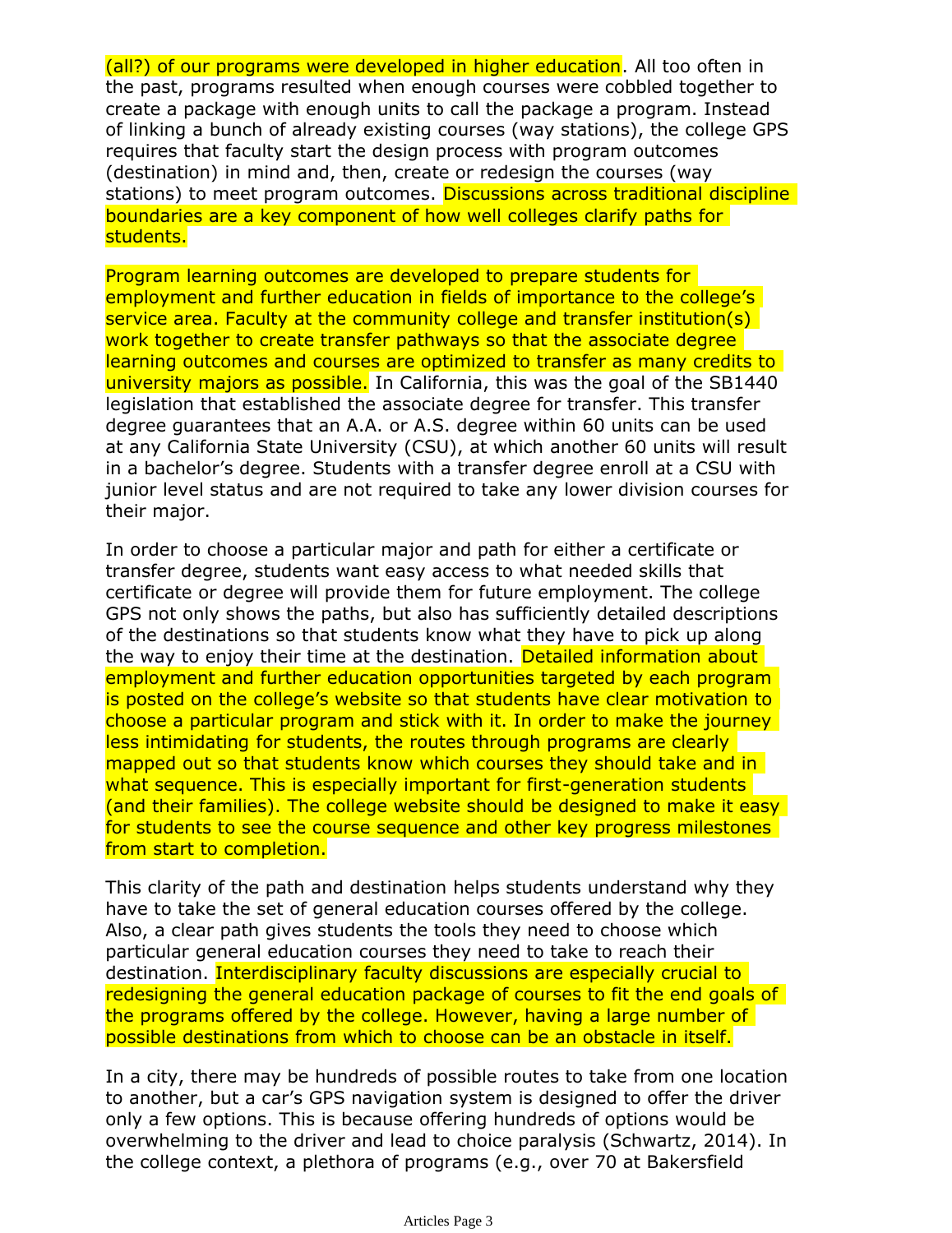College) can lead to choice paralysis. Faced with dozens of choices, students will either not choose a program or choose one at random so they can continue with the registration process. Furthermore, community college students often do not have the life experience or background knowledge needed to choose which program they want to pursue. Either way, the student has no real commitment to a program.

Colleges are beginning to explore the simplification of the choices facing students with meta-majors. With meta-majors, similar programs are clustered together by similarity of course requirements. (Some institutions use "areas of study" or "areas of interest" to name this clustering of similar programs.) This clustering of similar programs benefits students by simplifying the choices without penalizing them. For example, the Allied Health meta-major would cluster various nursing, emergency medical technician, radiology, and pharmacology programs. A STEM meta-major would cluster natural science, computer technology, engineering, and mathematics programs. Some colleges, like Guttman Community College, give degrees in the meta-majors while others use meta-majors to provide some focus to the student in their first or second semesters while they explore which traditional, more specialized major they want to pursue during their last year at the community college. In both meta-major incarnations, the meta-major gives students a sense of identity with the subject area and greater motivation to make a real commitment. The meta-major also provides students with structured flexibility as they gain sophistication in their decision-making abilities toward eventual career choices.

In meta-majors, the general education courses, especially math and other foundation skills coursework, are appropriately aligned. For example, students in a STEM meta-major take the appropriate set of calculus-based courses while students in a social science meta-major take a set of math courses ending with statistics. The Allied Health meta-major might require a set of biology and chemistry courses that are not the same as those for students in the STEM meta-major.

#### Help Students Choose and Enter a Pathway

Any GPS will locate the user's position in the map database and, then, offer a few possible routes to a destination. The college GPS determines the level of college-readiness of the student and maps out the route to get the student up to college-level ability, if necessary, and, then, through collegelevel courses to completion. For students needing remediation, the college GPS is especially critical to their success because they are much less likely to complete than students who arrive at the college already prepared to do college-level work. In California, only 39.6 percent of unprepared students complete their education after six years (Student Success Initiative, 2016). The more prepared students are almost twice as likely to complete, at 70.0 percent.

Ideally, the college and high schools have worked together in partnership to assure that college-bound seniors are truly college ready. Part of the college GPS works at the high school level to provide early remediation, if necessary, and the activities of the partnership motivate and prepare students to enter college-level coursework in a program of study when they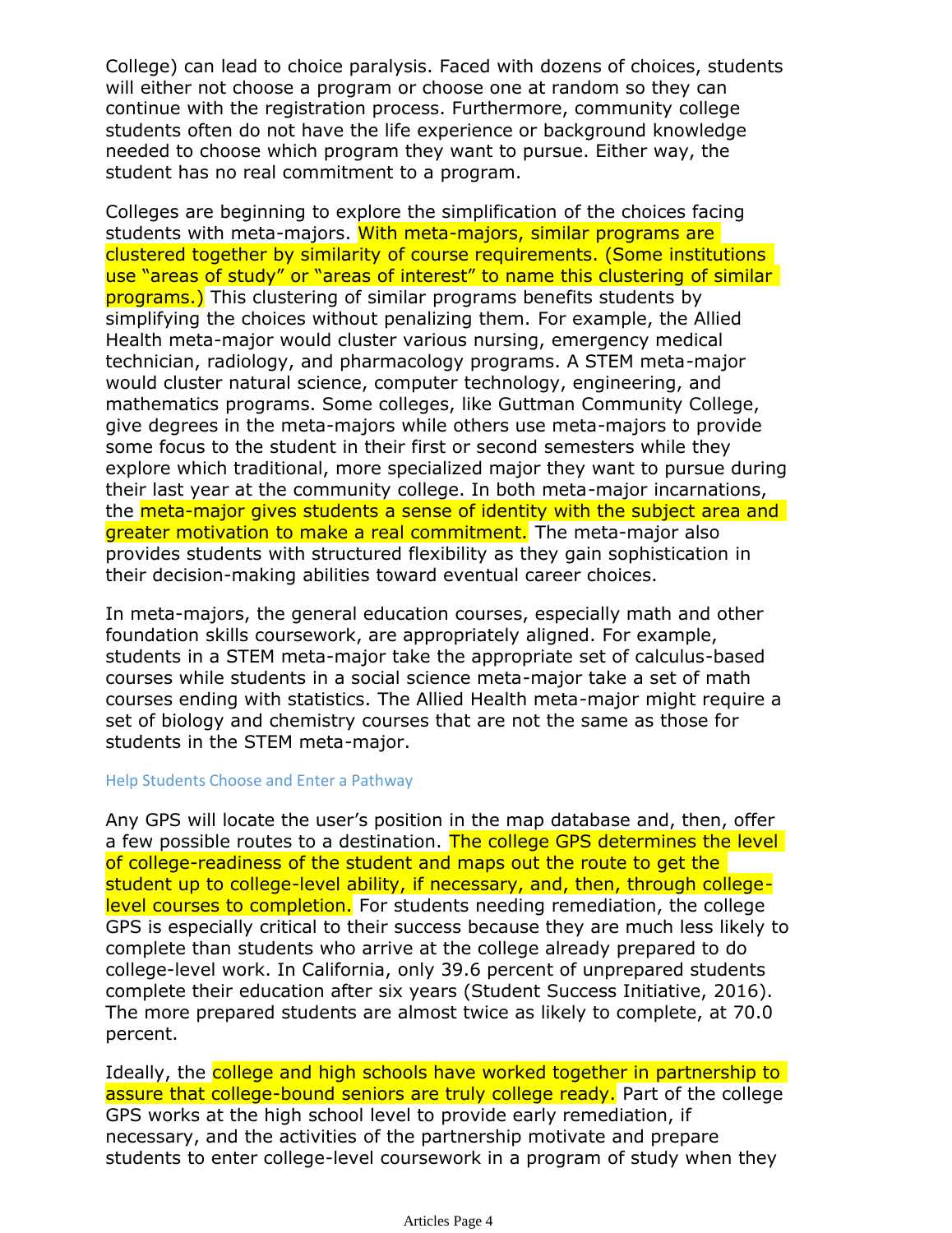enroll in college.

In addition, dual enrollment provides another way to bridge K-12 to higher education by having students take college-level classes before they graduate from high school and earn college credit. One example in California is the Get Focused…Stay Focused! program, which works with high school students beginning in their ninth-grade year. Ninth-grade students develop a ten-year plan after they're provided with a clear picture of the time and money it takes to reach a given destination or goal. The students update their tenyear plan in the following years of high school and can obtain college credit as student development coursework.

In some cases, students are able to complete their first year of college during their senior year of high school. For students who would otherwise shy away from college because of family background, dual enrollment introduces college-level courses in the safe, familiar environment of high school. Those students are much more likely to go on to get a college degree than students in schools without dual enrollment.

The [satellit](http://rpgroup.org/projects/multiple-measures-assessment-project)e GPS uses at least three satellites to fix a user's location on Earth. The more satellites that are used, the more accurate is position given. Multiple-mea[sure a](http://rpgroup.org/projects/multiple-measures-assessment-project)ssessment (placement) uses the same idea to triangulate [a student's l](http://rpgroup.org/projects/multiple-measures-assessment-project)ocation in the college-readiness landscape. The traditional placement method uses a single high-stakes placement exam in a foreign setting to determine the student's level of college-readiness. This is akin to determining just their longitude on a map, and it is often the incorrect longitude. Using the placement exam in conjunction with the student's performance in high school provides a much more accurate triangulation of the student's college-readiness. Often, multiple-measures assessment places student at a higher level than the traditional placement method, so less remediation is required by the college. Multiple-measure assessment is already well in place systemwide in California with the Common Assessment Initiative's Multiple Measures Assessment Project. The California data show that a junior year high school student with a GPA of 2.6 has a 70 percent likelihood of succeeding in the gateway English course when they start college. In the past, many of these students were placed at various levels below the gateway English course, became discouraged, and dropped out.

For those students truly needing remediation, the college GPS maps out the [quick](http://cap.3csn.org/)est route [po](http://cap.3csn.org/)ssible through remediation and provides the intensive support those students need to get up to speed for college-level classes. Colleges redesign their basic skills classes to accelerate students through the less interesting remediation, so they can take the college-level classes that got them interested in college in the first place sooner. The California Acceleration Project is one example of systemwide groundwork that has already been laid.

Colleges also provide the special support needed to help academically unprepared students succeed in meta-majors' gateway courses. The content and learning outcomes of the gateway general education courses are tailored to the meta-major so students can integrate the content of individual courses into the context of the meta-major. Also, the content and learning outcomes of the meta-majors are designed to build the nonacademic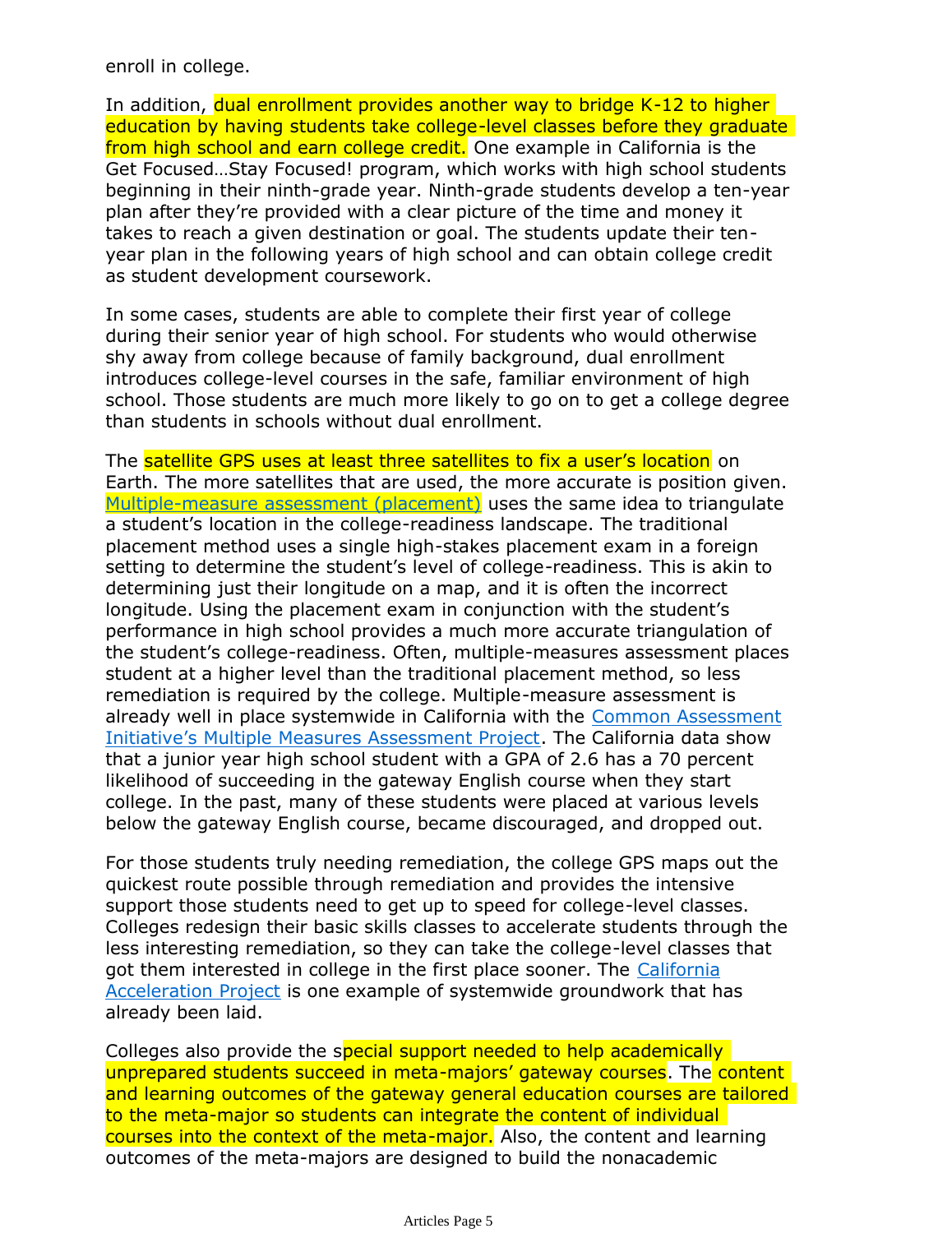foundation skills students will need on their pathway to completion and in the workforce. Tailoring of content in the meta-major's general education courses to the meta-major increases the student's active engagement with those courses instead of the student seeing them as just a hoop to jump through without knowing why.

Unlike a regular GPS that requires the user to choose a destination, the college GPS provides guidance and support to help students determine their eventual destination in the workforce and, then, maps out the quickest route to that destination, whether the destination is after a community college program or after further education at a university.

[Other e](http://extranet.cccco.edu/Divisions/StudentServices/Matriculation/Handbook.aspx)x[ampl](http://www.cccbsi.org/)[es](http://extranet.cccco.edu/Divisions/StudentServices/StudentEquity.aspx) [of](http://extranet.cccco.edu/Divisions/StudentServices/Matriculation/Handbook.aspx) the groundwork California has laid include the Student [Succes](http://www2.ed.gov/programs/idueshsi/index.html)s a[nd Suppo](http://www2.ed.gov/programs/idueshsi/index.html)rt Program (the work of outreach, assessment, counseling/education advising, and early intervention), Equity (outreach and work with target populations), and the Basic Skills Initiative. Hispanic-Serving Institutions are able to apply for the Title V grant through the U.S. Department of Education.

#### Help Students Stay on the Path

Any regular GPS worth purchasing or renting has the feature of guiding the user step-by-step and redirecting around accidents and other obstacles that inevitably pop up. The third pillar of quided pathways is the quided part of the term—an intentional monitoring of students' progress along pathways and intrusive interventions that redirect students back onto the pathway when life happens. The early intervention part of the Student Success and Support Program is in this pillar.

In the college GPS, advisors monitor which program every student is in and [how](http://www.ellucian.com/Software/Ellucian-Degree-Works/) [fa](http://www.starfishsolutions.com/)[r alo](http://gradesfirst.com/)ng the student has progressed toward completing their program requirements. Technology tools are available from the college's website that enable students to easily see how far they've come on the pathway and what they need to do to complete their program. One example of such a tool is Degree Works. Technology tools are also used to alert advisors and students when students are at risk of falling off program pathways. Examples include Starfish and GradesFirst. Policies and personnel supports are in place to intervene in ways that help students get back on their chosen pathways. Active monitoring enables advisors to assist students who are unlikely to be accepted into limited-access programs, such as nursing or culinary arts, and to redirect them to more viable credential and career destinations.

The colleges have in place a scheduling infrastructure that ensures students can take the courses they need, when they need them. The scheduling infrastructure is robust so that students can plan their lives around school from one term to the next, and complete their programs in as short a time as possible.

#### Ensure That Students Are Learning

Of course, the work described above is all for naught if learning is not taking place. Learning outcomes are clearly defined for each of the college's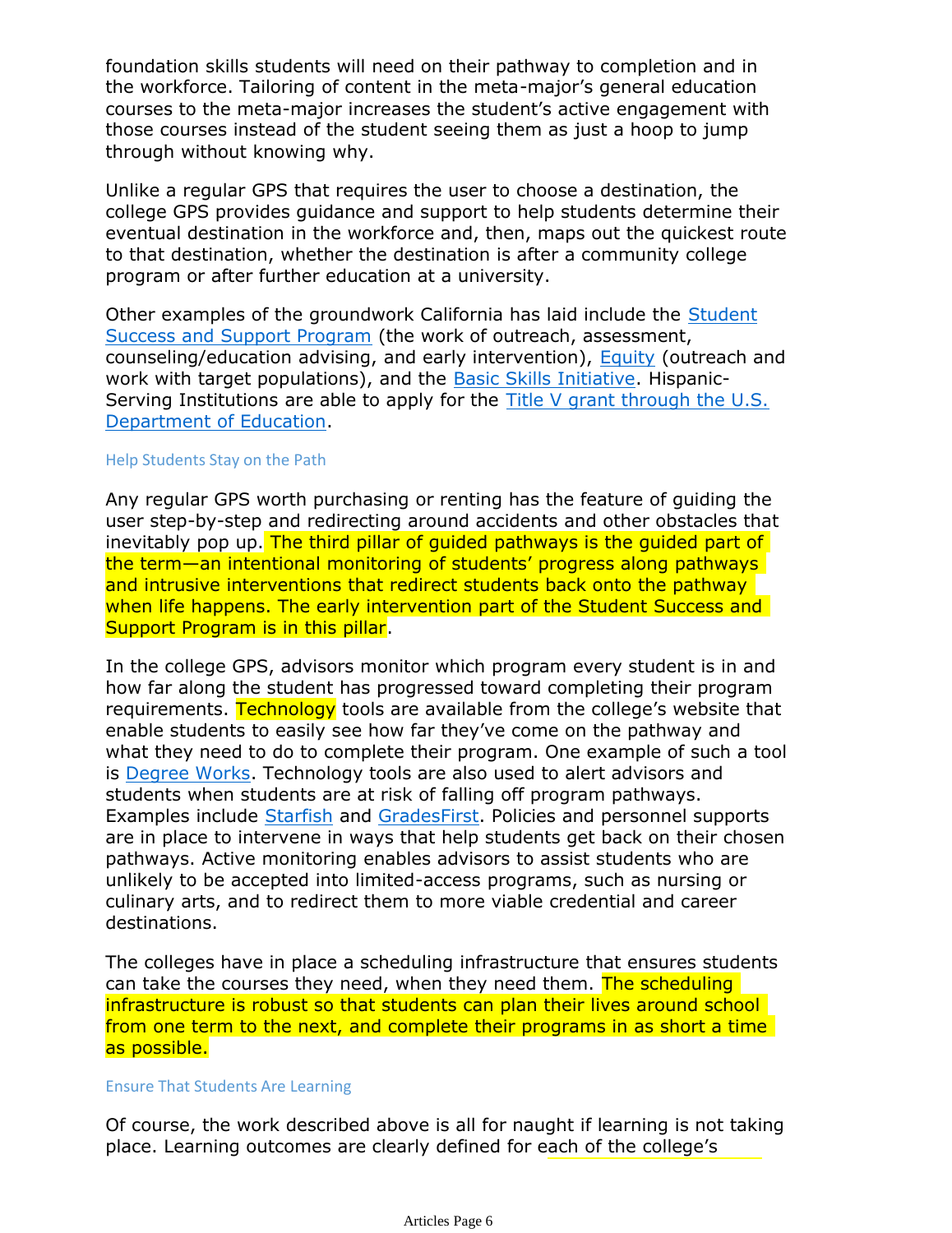programs and for the courses in those programs. Faculty have developed learning outcomes to prepare students for employment and further education in fields of importance to the college's service area. Learning outcomes are clearly posted on the college's website for students (and their families) to see the end goals before they commit to a program's pathway.

The learning outcomes are measurable and clear enough to be assessed, so that faculty can determine whether students are mastering them and building the skills needed for success across the program and into a career. Faculty assess the learning outcomes and use the results from that assessment to improve the effectiveness of instruction in their programs. The assessment is fine-grained enough for the college to track mastery of the learning outcomes by individual students and the colleges make that information easily accessible to students and faculty in a form that they can use.

Students internalize the content they've learned in their courses by participating in group projects, internships, and other **applied learning** experiences (i.e., learning by doing). Finally, the college ensures that learning can happen by incorporating effective teaching practices throughout the pathways and providing professional development to faculty to update their teaching practices as student needs change.

## **Conclusion**

We have described the Guided Pathways Model using a college GPS analogue to improve the clarity of its goals to those outside the guided pathways community of student success leaders and policymakers. The term pathway has so many different usages in higher education that putting guided in front of it can cause even greater confusion. The GPS satellite network is now such an essential part of our lives that people from all levels of education and from just about every background have used a GPS application of some form or other. Everyone is familiar with its purpose and function, so we have recast the guided pathways project as a college GPS.

There are four fundamental features of the college GPS (pillars of guided pathways): clarifying the path that maps pathways to student end goals; helping students choose and enter a pathway; helping students stay on the path through intrusive interventions; and ensuring that students are learning. Clarifying the path gets colleges to backwards design their programs by starting with the end goals in mind and creating or modifying courses to meet those program end goals. At the community colleges, metamajors are being developed to remove the obstacle of choice paralysis and provide students with structured flexibility. The meta-majors provide greater motivation to make the real commitment that is absolutely crucial to students completing their education.

The college GPS helps students choose and enter a pathway by more accurately locating them within the educational landscape and enabling them to acquire the college-level skills they need more quickly than before. The college GPS helps students stay on the path by actively monitoring the student's location along the path and providing direction before an action must be taken, as well as around the obstacles that will undoubtedly pop up